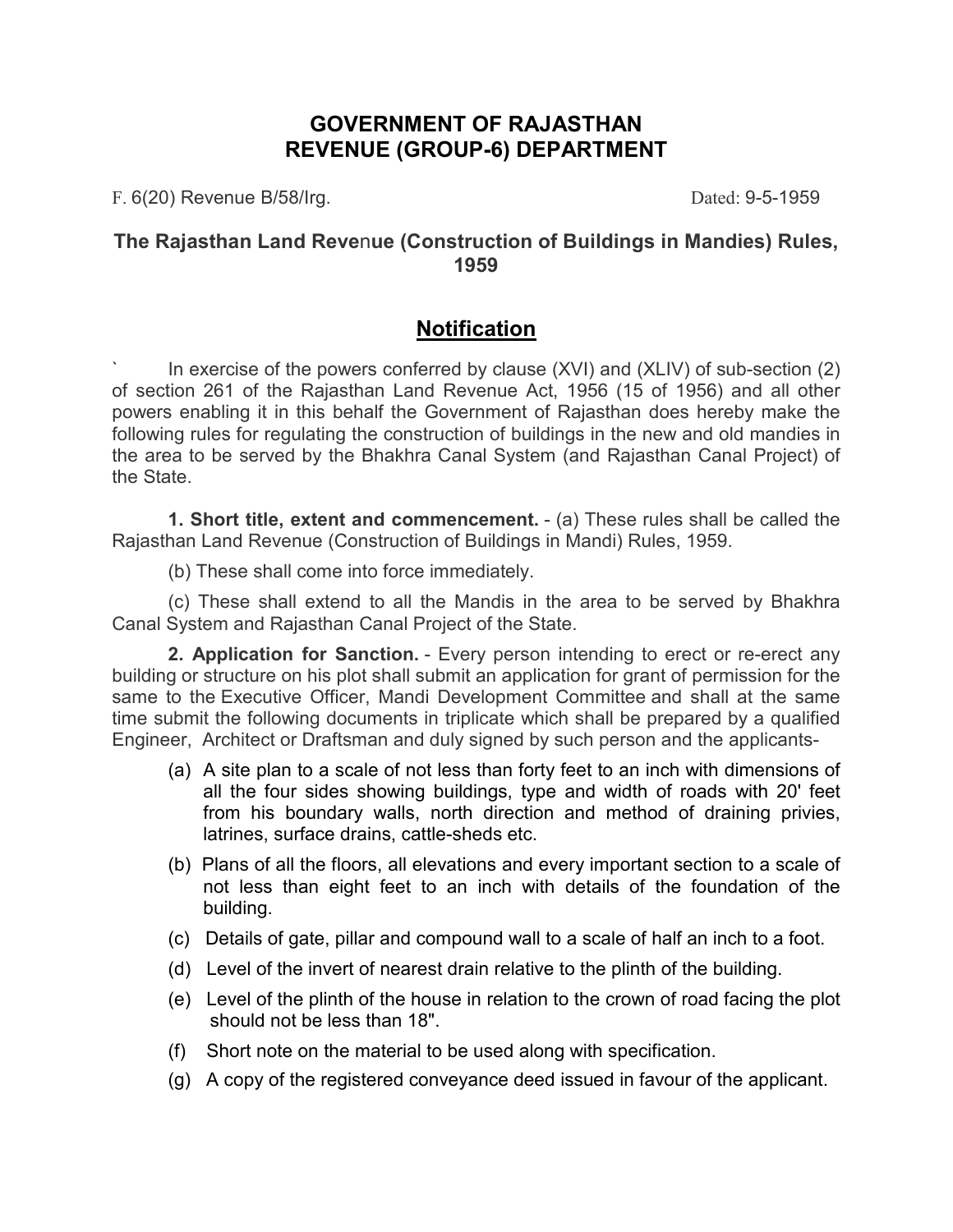**3. Additions and alterations.** - Every person intending to add or alter the existing structure in his plot shall submit an application along with the documents specified in the foregoing rule to the Executive officer to the Committee. The committee's approval to such additions and alterations will be governed by the same rules as are laid down for new constructions.

**4. Scrutiny of plans and approval.** - (a) On receipt of any application under the foregoing rules, the committee shall verify that the applicant possesses a valid deed of conveyance in his favour duly registered and the intended construction conforms with the terms of such conveyance. The committee shall then scrutinise the application in light of these and other rules for the time being in force for granting such sanction.

- (b) The committee may require any person who has submitted and application to erect or re-erect any building to submit in addition to the plans and specifications submitted by him such further particulars and plans as may be deemed fit in the particular case, and in case the applications and the drawing etc. do not fulfill the requirements of these rules, the same shall be returned to the applicant pointing out to him the short comings therein and requiring the applicant to remedy the defects within such time as may be specified by the Committee.
- (c) After scrutiny of the application and plan, if the committee is satisfied that there in no objection in grant of the permission applied for, it shall retain two sets of the documents and shall return one set to the applicant duly signed by the Executive Officer to the committee in token of approval.
- (d) It shall be lawful for the Committee to convey approval to the plan subject to any change or modifications in the original plans and designs.

**5. The applicant.** - Shall commence the construction work within three months of the receipt of the sanction of the plan failing which the sanction shall be deemed to have been automatically cancelled and fresh sanction shall have to be obtained in respect of any construction that may be started after a period of 3 months from the date of original sanction.

**6. Matters to be considered in the scrutiny of plans.** - In the scrutiny of plans and-conveying approval, the committee shall ensure that all foundations, walls, floors, roofs, columns, beams and joints are of sufficient strength to ensure safety and stability of the structure and it shall further ensure that-

(a) **Foul water discharge**- No foul water shall be discharged from stories through pernalas in the walls but all such foul water shall be delivered to a suitable point on the ground by means of pipe of approved materials not less than 3" in diameter and shall be discharged at the feet into a proper power manhole. The expenses for the discharge of such water into a sewer or public, drain be borne by the owner where such sewer or drain exists at a distance of not more that 100 from his boundary wall.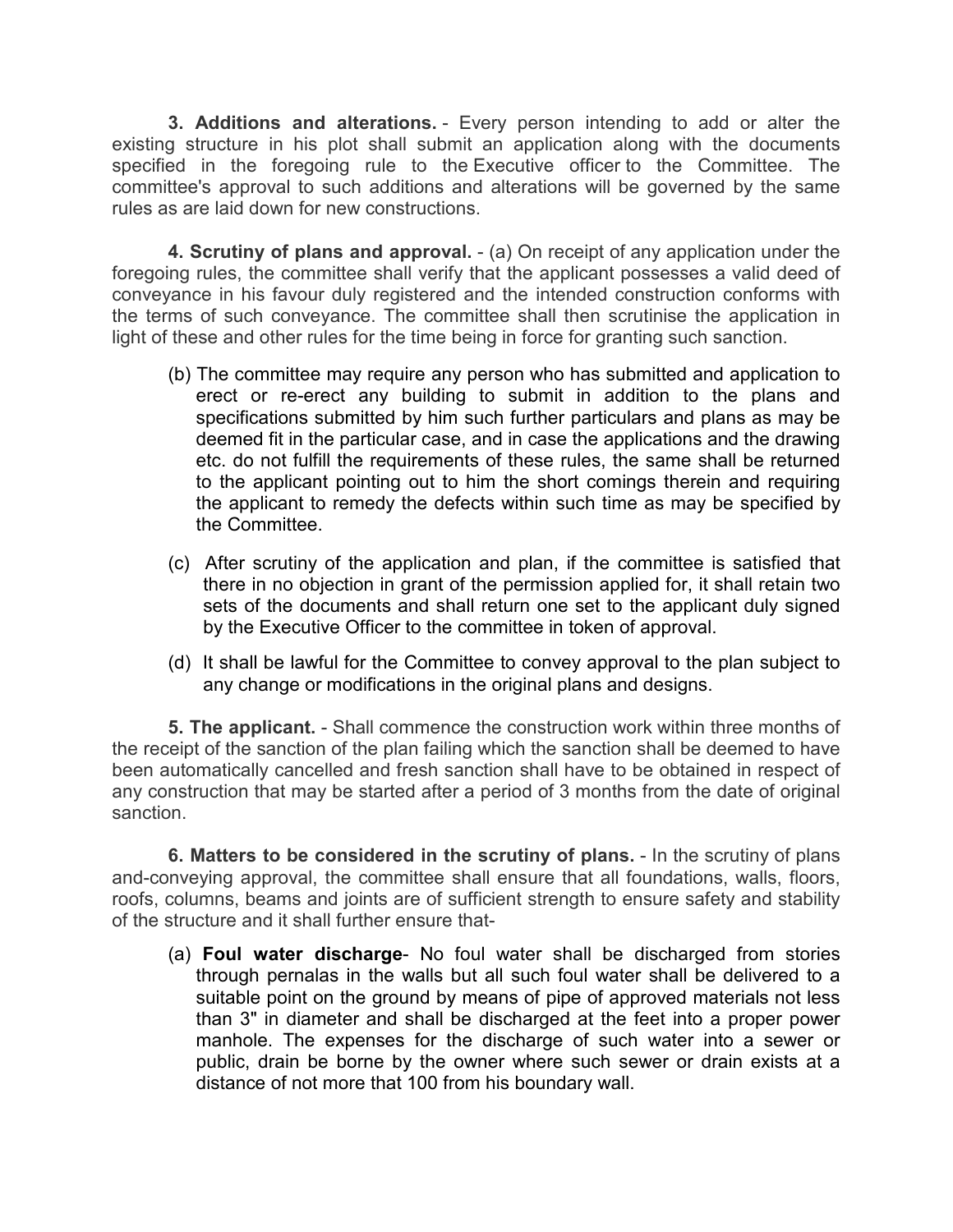- (b) **Storm water drains**-No storm water shall be allowed to fall from the building or part of building on a public road or lane and if from any building likely to fall on any public road or lane, it shall be provided with suitable gutters and down piper so as to prevent any overflow of such storm water.
- (c) **Prohibition as to obnoxious trades**-No purchaser or occupier of a plot or plots shall use the land or building thereon for any of the following obnoxious trades or business without the sanction of the authorities.
	- (i) melting tallow, dressing raw hides, boiling homes, offal or blood;
	- (ii) as a soap house, oil boiling houses, dyeing house or tannery;
	- (iii) as a brick field, brick kiln, charcoal kiln, pottery or lime kiln;
	- (iv) as any other manufactory, engine house, store houses, or place of business from which offensive or unwholesome smells, gases, noises or smoke arise.
	- (v) as a yard or depot for trade in unslaked lime, hay straw, thatching grass, wood, charcoal or other dangerously inflammable material;
	- (vi) as store-house for any explosive or for petroleum or any inflammable material.
- (d) **Purpose of allotment of plot to be adhered to** No Plot meant for residential purpose shall be utilised as a place of public workshop i.e. temple, mosque or church or as a place of business and vice-versa.
- (e) **Subdivision of Plots** -No purchaser shall divide his plot and construct more than one house on one plot. Our houses necessary for the reasonable convenience of the owner of one plot may however, be constructed.

**'Out houses'** will be meant solely for servants kitchen. Garage, Stable, Cowshed, Poultry etc. necessary for the main building.

**7. Minimum accommodation standards.** – The following Minimum accommodation standard shall be adhered to while approving the plans.

| (a) Habitable Room                             |               |
|------------------------------------------------|---------------|
| Floor area 100 Sq. ft. and width               | $8' - 0'$ ft. |
| Height measured from floor to ceiling          | 10'-0'ft.     |
| Ventilation directly opening into external air | 30 sq. ft.    |
| (b) Kitchen                                    |               |
| Floor area                                     | $60$ sq. ft.  |
| Storage                                        | 20 sq. ft.    |
| If combined                                    | 80 sq. ft.    |
| Minimum height from floor to ceiling           | 10'-0" ft.    |
| Ventilation directly opening outside           | 20 sq. ft.    |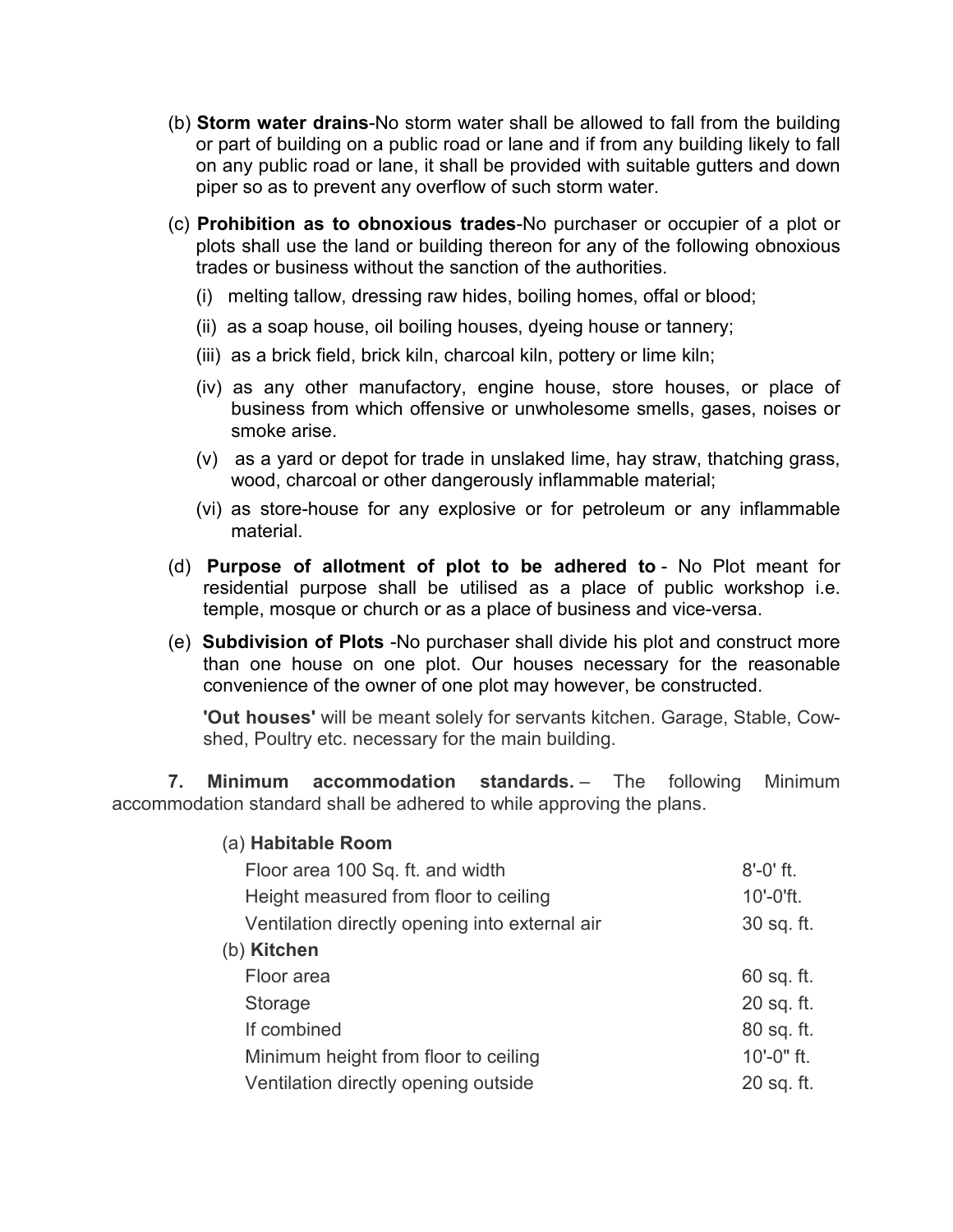#### (c) **Bath Rooms**

| Floor area                                                                                  | 20 sq. ft.                    |
|---------------------------------------------------------------------------------------------|-------------------------------|
| Height                                                                                      | $7' - 6"$ ft.                 |
| Width                                                                                       | 4'ft.                         |
| Ventilation directly opening into the external air                                          | 5 sq. ft.                     |
| (d) Water Closet                                                                            |                               |
| Floor area                                                                                  | 12 sq. ft.                    |
| Height                                                                                      | $7' - 6"$ ft.                 |
| Ventilation in the form of Jail or clerestory directly external 2 sq. ft.<br>open into air. |                               |
| (e) Court Yards                                                                             |                               |
| Floor area                                                                                  | 120 sq. ft.<br>(Clear to sky) |
| Width                                                                                       | $10' - 0"$ ft.                |

#### (f) **Basement**

Habitable rooms in the basements shall not be less than 7'-6" in height and shall have its height 2' ft. above the adjoining ground level.

#### (g) **Balcony**

No balcony shall be at a lesser height than 10 ft. from the plinth level for residential building and 14' from plinth level for residence over shops.

#### (h) **Projection**

Balcony or canopy or Chhajja cantilevered from wall shall not project more than 3' beyond the building line except in the case of commercial buildings where dispensation may be applied for:

#### (i) **Shopping Areas**

Minimum height for shops measured from floor to ceiling to be 13' for ground floor and 12' for first floor.

**8.** The set back and the permissible plinth areas with reference to the residential plots or various dimensions except where specified otherwise by the Committee shall be as under-

| S.             | Approx.<br>No. dimensions<br>plots | Front of | Set back        |             | Permissible |
|----------------|------------------------------------|----------|-----------------|-------------|-------------|
|                |                                    |          | <b>Sides</b>    | back        |             |
| $\mathbf{1}$ . | $30' \times 60'$                   | 15'      | $7' - 6"$       | 5'          | 50%         |
|                | (Semi-detached)                    |          | (Only one side) |             |             |
| 2.             | 35' x 70'                          | 15'      | 5'              | $5^{\circ}$ | 50%         |
| 3.             | 60' x 90'                          | 20'      | 10'             | 5'          | 40%         |
| 4              | 80' x 120'                         | 30'      | 15'             | 5'          | 35%         |